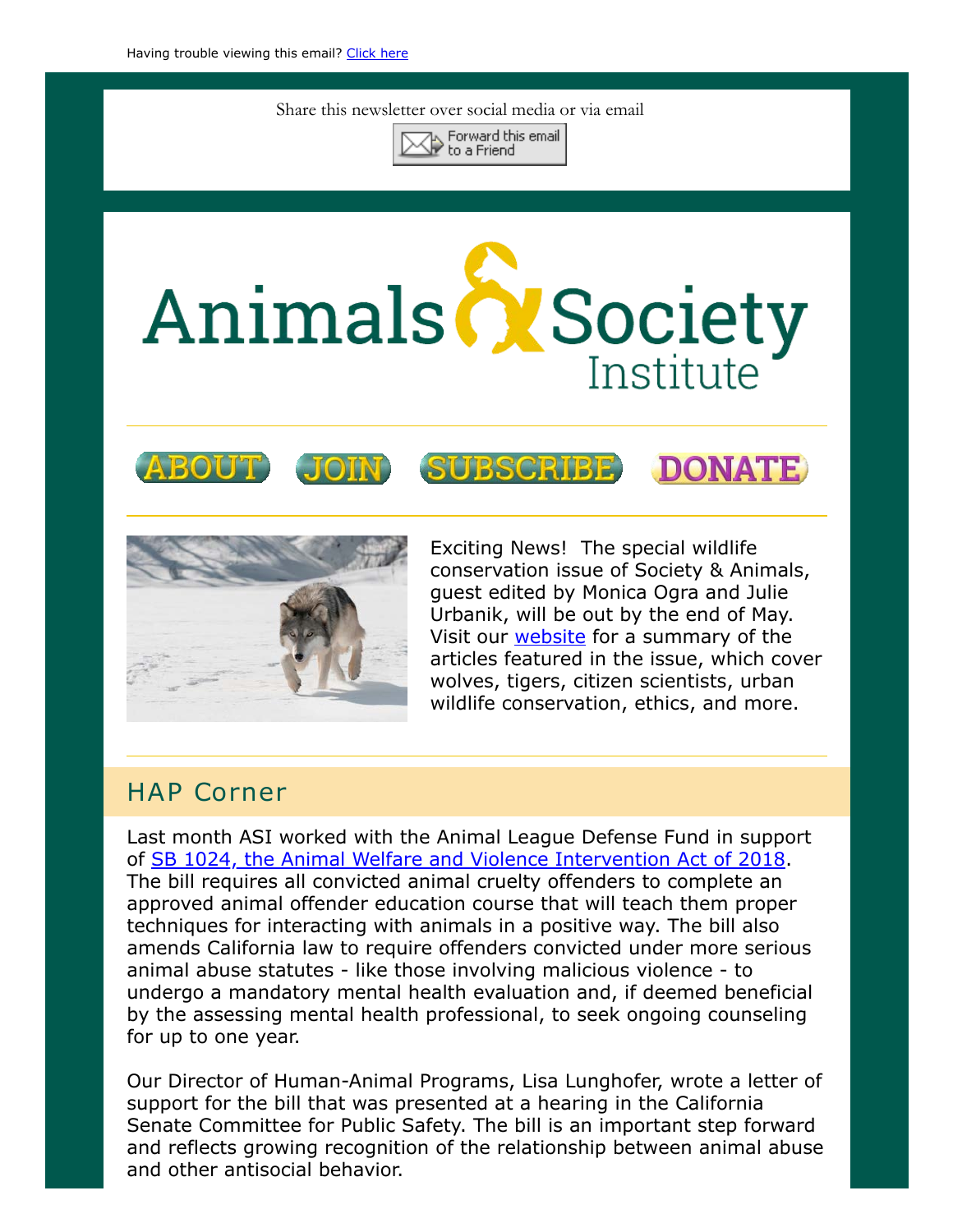While such legislation is critical, judges, attorneys, and probation officers must have the resources needed to intervene in these cases. ASI is on the frontlines working to address this need. We will be working to raise awareness in California of ASI's one-of-a-kind intervention programs for animal maltreatment offenders. These include **AniCare**, the only psychological intervention specifically focused on animal abuse; **BARK**, a 16-week group program focused on accountability and factors that motivated the abuse or neglect; and **CARE**, a half-day program focused on minimum standards of care and knowledge of companion animals' basic needs.

We believe strongly that intervention with offenders is a critical public safety issue. By assessing individuals who have committed animal maltreatment offenses, we have the opportunity to identify-and addressnot only the animal offense, but also co-occurring antisocial behaviors, including substance abuse and family violence. The importance of timely intervention cannot be overstated. By equipping offenders with the knowledge and skills to avoid future offending, we are making communities safer for people and animals alike.

## HAS Corner

We are excited to announce the participants in this summer's ASI-UIUC Summer Institute! This year we have a truly diverse bunch; they come from seven different countries, and from disciplines as diverse as biology and dance studies! To see who the participants are, and what their projects are, [please visit this link!](https://www.animalsandsociety.org/news/meet-the-2018-summer-institute-participants/)

[Have you been watching our newest project, the Defining HAS Video](https://www.animalsandsociety.org/human-animal-studies/defining-human-animal-studies-an-asi-video-project/) series? If not, what are you waiting for? We have released 7 videos so far, by scholars Peter Singer, Ken Shapiro, Corey Lee Wrenn, Anthony Podberscek, David Favre, Lisa Kemmerer, and Maneesha Deckha. We have more coming, too. Watch them on ASI's website, [Facebook](https://www.facebook.com/AnimalsandSocietyInstitute/) page, or [YouTube](https://www.youtube.com/channel/UCYFzG0WRv3bG_bU3HcxesYg) channel.

## Volunt eer Spotlig ht

ASI's Board of Directors recently expanded to include another new member, Gail Luciani.

Gail Luciani earned a B.A. in International Communications from the George Washington University and an M.A. in Public Relations from the University of Houston. She is an ardent animal advocate who practiced public relations at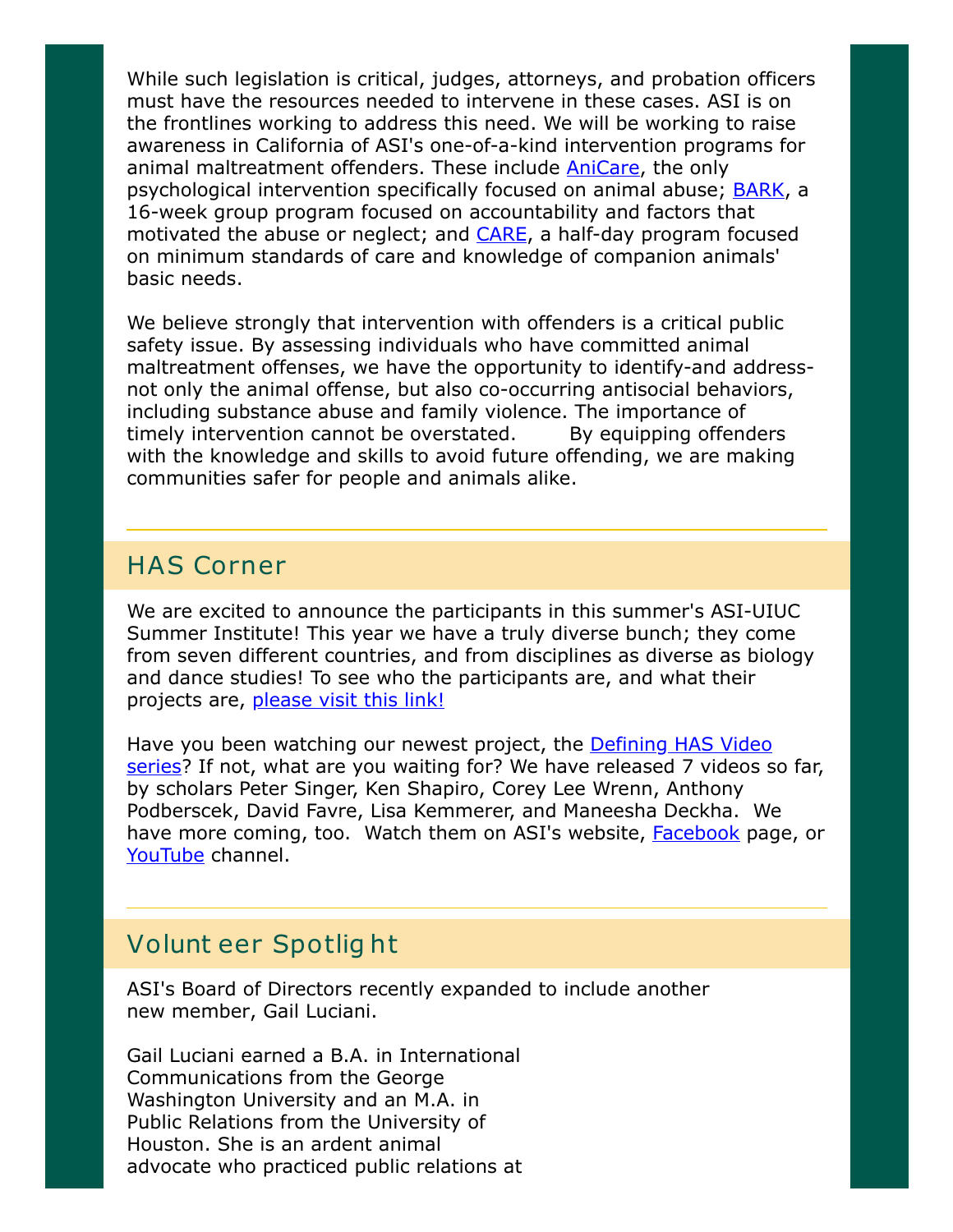the University of Pennsylvania School of Veterinary Medicine and the Pennsylvania SPCA. Gail also taught public relations and communication at the LaSalle Graduate School of Communication in Philadelphia. She is currently semi-retired and spends time as an adoption counselor at the Oregon Humane Society in Portland, OR. She shares her life with two rescued dogs and one rescued cat. Her past volunteer efforts include serving on the Boards of Animal Aid PDX, Animal Alliance of NJ and Philadelphia Animal Care & Control. Welcome, Gail!





Are you looking for a last minute Mothers' Day gift that requires no fancy wrapping? [Make a donation to ASI for Mom](https://www.givedirect.org/donate/?cid=4552) !

Do you have a birthday, graduation, wedding, or anniversary coming up? Instead of gifts, you can encourage your friends and family to help you celebrate your special occasion with donations to ASI instead of gifts to you. Simply direct them to our **website** or, if you prefer, set up a fundraiser on [Facebook](https://www.facebook.com/AnimalsandSocietyInstitute/) to benefit ASI.

Thank you - happy birthday, congratulations, and many happy returns!